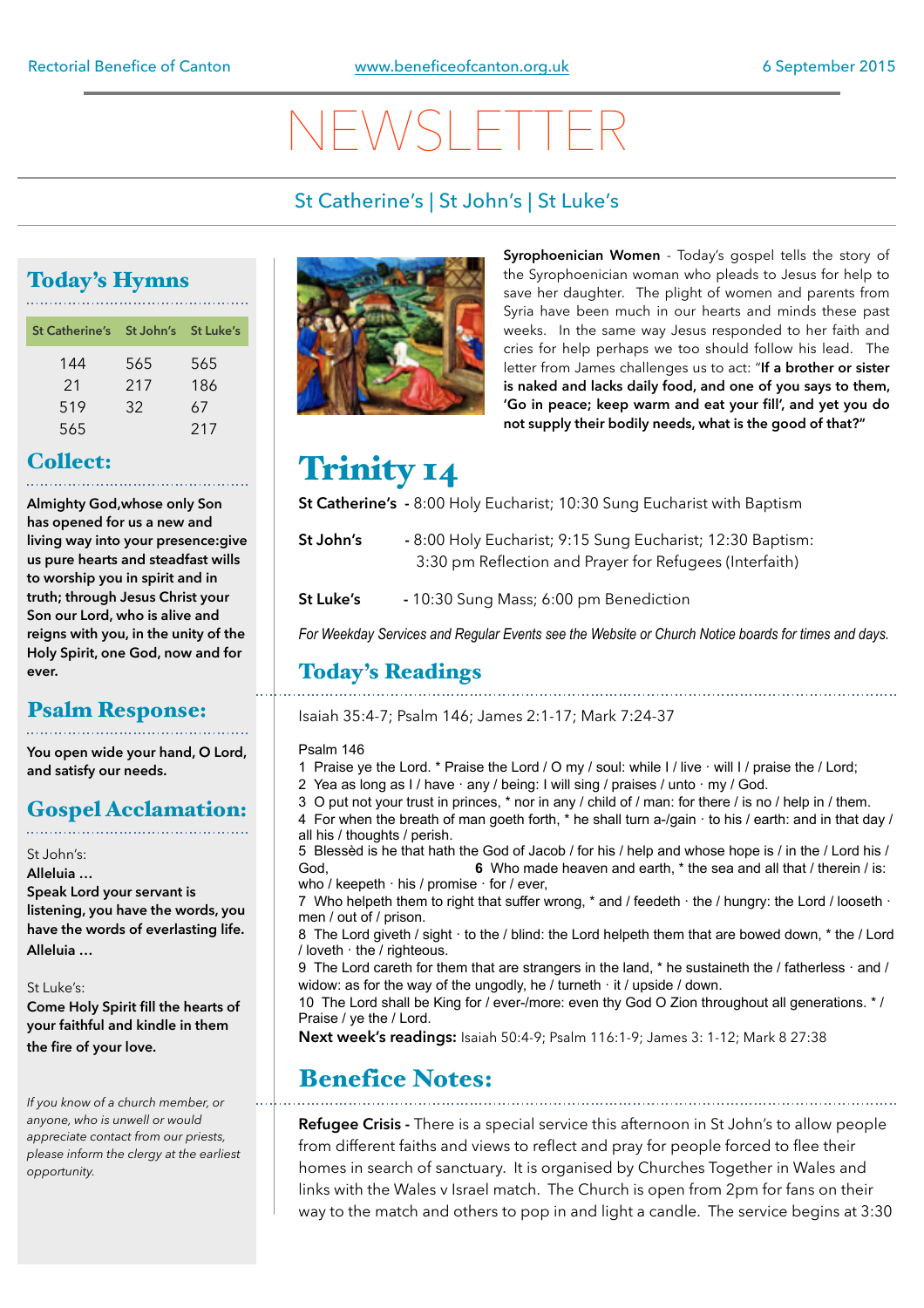#### Rectorial Benefice of Canton **[www.beneficeofcanton.org.uk](http://www.beneficeofcanton.org.uk)** 6 September 2015

for 20 minutes or so. If you can help us host those visiting St John's we'd be most grateful.

**Explore and Confirmation** - Resumes in St John's next Sunday 13 September at 4pm. The format is Cafe Church style. This links with the Confirmation programme. Dates for this term's confirmation meetings will be given out at this service. **Messy Church Planning** - Next planning meeting is next Sunday in St John's at 5:00 pm after Explore.

**Living Faith Study Group** – All welcome to new module, *Questions of Faith,* starts Tuesday 15 Sept at 19:30 in the vestry at St John's. Contact Andrew Sims [maxsims@hotmail.com](mailto:maxsims@hotmail.com) 029 2034 4641 for more info

**Mothers' Union** - Service in St Catherine's at 2pm on Monday 7 September led by Fr Phelim.

**Churches Together** - Our next joint service will be in Ecumenical Evening Prayer in St John's on Sunday 20 September. **Spring Clean in Autumn** - Dates are as follows: Sat 19 September - St John's; Sat 10 October - St Luke's; Sat 17 October - St Catherine's. We are asking if you could give us one of these days to help clean, tidy, repair, beautify our churches and halls. Paradise Run - The next run is on this coming Saturday, 12th Sept. Please bring food to Sylvia's house (114, Pencisely Road) or to Diana's (23, Greenfield Avenue) between 6-7pm on the day. Contact Diana 02921 400367) for more information. **PCC and Meetings:** Youth: 8 Sept at the Vicarage, 7:30 pm. Finance: 9 Sept at the Rectory, 7:30 pm. Buildings:15 Sept at the Rectory, 7:30 pm. The next PCC is on 4 October in St Luke's at 7:00 pm.

**Vestry Home Group Bible Study** - Thursdays 7-9pm in St John's. All are welcome to this informal gathering.

#### St Catherine's Notes:

**Kos Kindness -** A request has come in for help from St Catherine's to gather essential items to send to refugees arriving in the Mediterranean . If you would like to help please contact Fr Phelim or Bev Donaldson for info or search Facebook. **Hall Bookings -** To book the Hall contact the clergy or email [hall.stcatherines@gmail.com](mailto:hall.stcatherines@gmail.com).

**Logs -** There are a number of logs for sale at St Catherine's as a result of the recent culling of dangerous and damaging trees. Please see Hilary or Gareth for details. £5 for a boot-full (more if larger vehicle)

**Autumn Clean -** If there is something the Church or Hall that you'd like addressed, please let Hilary or the clergy know.

# St John's Notes:

**Church Booking** - To book the Church please contact the clergy (see below for contacts).

**Ty Bronna -** The collection this month (September) is for tomato and brown sauces.

**Harvest Supper** - No lunch in September but there'll be a Harvest Supper on 2 October. 4 courses plus a glass of wine £10.00. Tickets available from Ruth Honey

**Autumn Cleaning and Table Top Sale** - Saturday 19 September. Lists of jobs to go up soon.

#### St Luke's Notes:

'Some Like it Hot' **St Luke's Curry Night.** Sat Oct 3 @ 7.30 3 courses for £8.50 . Please bring your own drinks. Tickets available this week from Kath Picton, Sue B, Mgt W and the churchwardens, numbers are limited to approx. 35. **Autumn Clean** - Sat 10 October.

Hall Bookings - To book the Hall please contact Jackie or Haydn Page on 029 2091 3808 [haydnpage@hotmail.co.uk](mailto:haydnpage@hotmail.co.uk)

**Recently Departed** Barbara McKay, Dorothy Evans, Colin Plain.

#### This Week in the Benefice: (Diocesan Prayer / Anglican Prayer Cycle / Events and Services)

- **Sun 6** Aberdare St Fagan, Richard Green (V); Sialkot, Pakistan; **Trinity 14.**
- **Mon 7**  Cwmbach, Christopher Smith (PinC); Singapore;
- **Tues 8** Hirwaun, Ceirion Rees (V); Sittwe, Myanmar; **Nativity of BVM;**
- **Wed 9** Diocesan Director of Ordinands, Trystan Hughes; Sodor and Man;
- **Thur 10** Mountain Ash and Miskin, Michael Jones (V); Sokoto, Nigeria; **William Salesbury, William Morgan Translators;**
- **Fri 11**  Penrhiwceiber, Matthewstown & Ynysboath, Andrew Holmes (V); Soroti, Uganda; **St Deiniol;**
- **Sat 12** Pontypridd Deanery, Michael Gable (AD); South Ankole, Uganda;
- **Sun 13** Llantrisant, Vivian Parkinson (V); South Dakota; **St Cyprian TRINITY 15**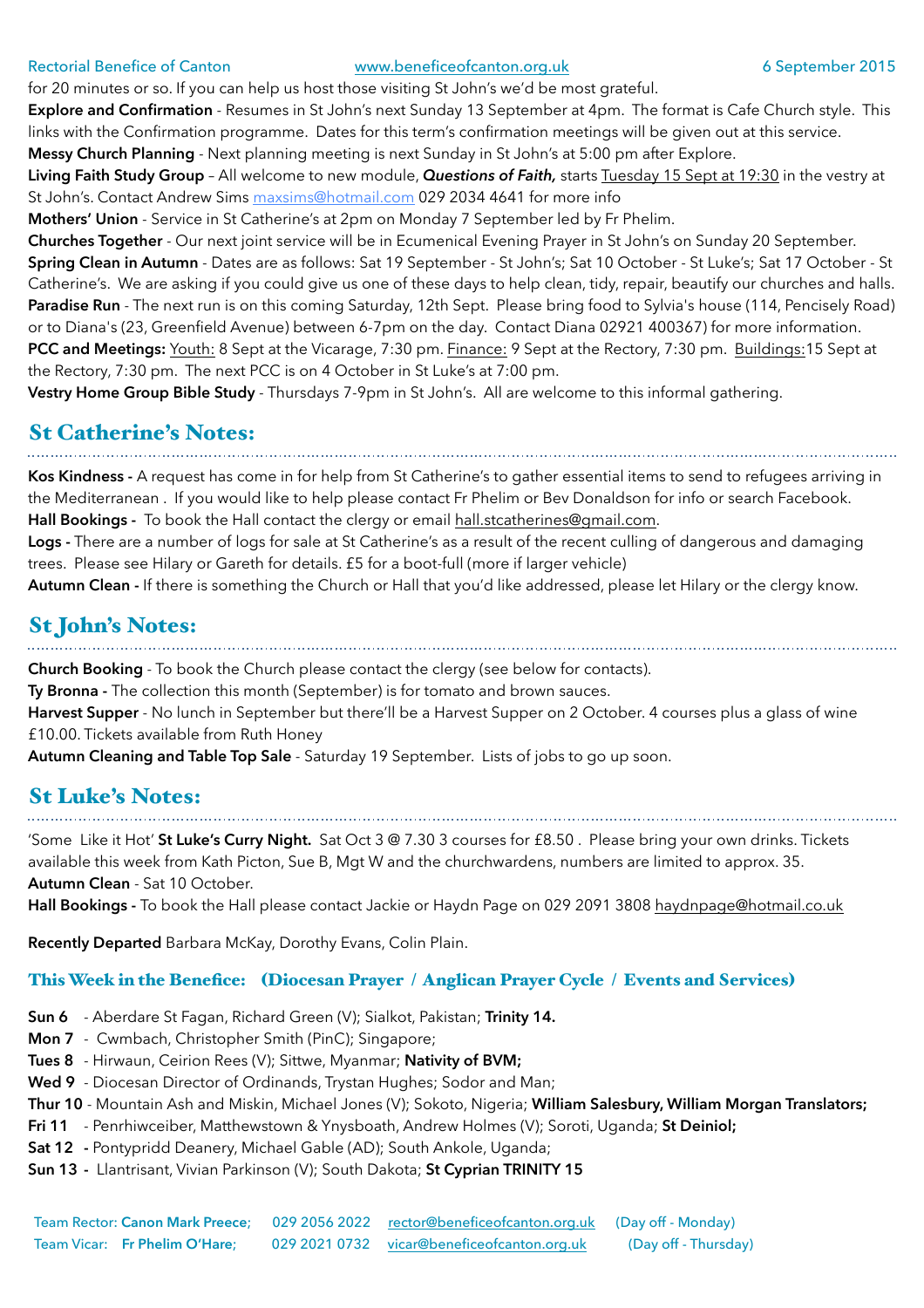### **6 September 2015 – Fourteenth Sunday after Trinity** *(Proper 18)*

#### **Collect of the Day**

Almighty God, whose only Son has opened for us a new and living way into your presence: give us pure hearts and steadfast wills to worship you in spirit and in truth; through Jesus Christ your Son our Lord, who is alive and reigns with you, in the unity of the Holy Spirit, one God, now and for ever.

#### **First Reading**

A reading from the book of the prophet Isaiah.

Say to those who are of a fearful heart, 'Be strong, do not fear! Here is your God. He will come with vengeance, with terrible recompense. He will come and save you.'

Then the eyes of the blind shall be opened, and the ears of the deaf unstopped; then the lame shall leap like a deer, and the tongue of the speechless sing for joy. For waters shall break forth in the wilderness, and streams in the desert; the burning sand shall become a pool, and the thirsty ground springs of water.

This is the word of the Lord. **Thanks be to God.**

#### *Psalm 146* R **You open wide your hand, O Lord, and satisfy our needs.** Alleluia! Praise the Lord, O my soul! I will praise the Lord as long as I live;

I will sing praises to my God while I have my being. **R**

Put not your trust in rulers, nor in any child of earth, for there is no help in them. When they breathe their last, they return to earth, and in that day their thoughts perish. **R**

Happy are they who have the God of Jacob for their help! whose hope is in the Lord their God;

*Isaiah 35.4-7a*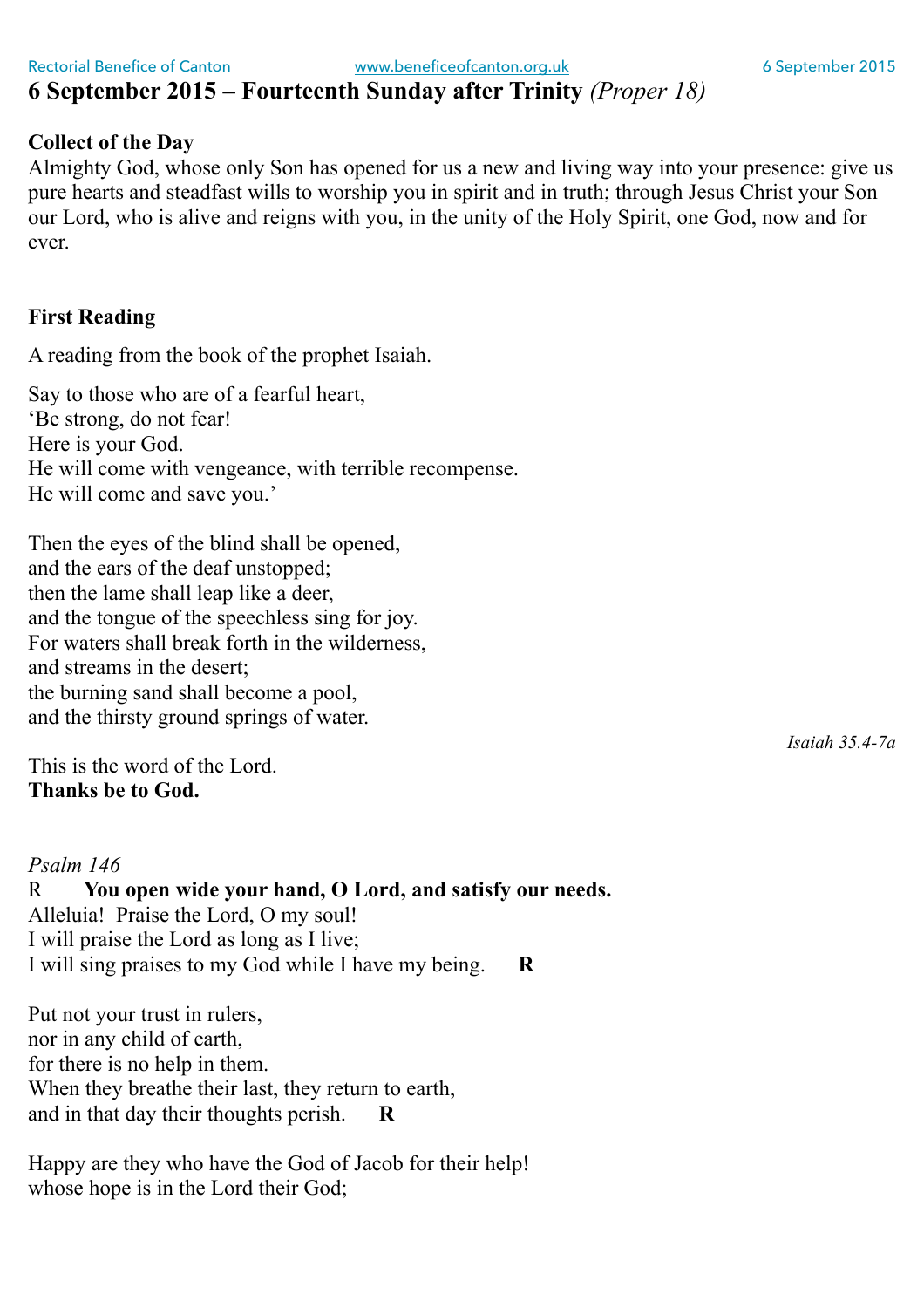Who made heaven and earth, the seas, and all that is in them; who keeps his promise for ever; Who gives justice to those who are oppressed, and food to those who hunger. **R**

The Lord sets the prisoners free; the Lord opens the eyes of the blind; The Lord lifts up those who are bowed down; the Lord loves the righteous; The Lord cares for the stranger; he sustains the orphan and widow, but frustrates the way of the wicked. **R**

The Lord shall reign for ever, your God, O Zion, throughout all generations. Alleluia! **R** R **You open wide your hand, O Lord, and satisfy our needs.**

#### **Second Reading**

A reading from the letter of James.

My brothers and sisters, do you with your acts of favouritism really believe in our glorious Lord Jesus Christ? For if a person with gold rings and in fine clothes comes into your assembly, and if a poor person in dirty clothes also comes in, and if you take notice of the one wearing the fine clothes and say, 'Have a seat here, please,' while to the one who is poor you say, 'Stand there,' or, 'Sit at my feet,' have you not made distinctions among yourselves, and become judges with evil thoughts? Listen, my beloved brothers and sisters. Has not God chosen the poor in the world to be rich in faith and to be heirs of the kingdom that he has promised to those who love him? But you have dishonoured the poor. Is it not the rich who oppress you? Is it not they who drag you into court? Is it not they who blaspheme the excellent name that was invoked over you?

You do well if you really fulfil the royal law according to the scripture, 'You shall love your neighbour as yourself.' But if you show partiality, you commit sin and are convicted by the law as transgressors. For whoever keeps the whole law but fails in one point has become accountable for all of it.

What good is it, my brothers and sisters, if you say you have faith but do not have works? Can faith save you? If a brother or sister is naked and lacks daily food, and one of you says to them, 'Go in peace; keep warm and eat your fill,' and yet you do not supply their bodily needs, what is the good of that? So faith by itself, if it has no works, is dead.

*James 2.1-10,14-17*

This is the word of the Lord. **Thanks be to God.**

**Gospel**